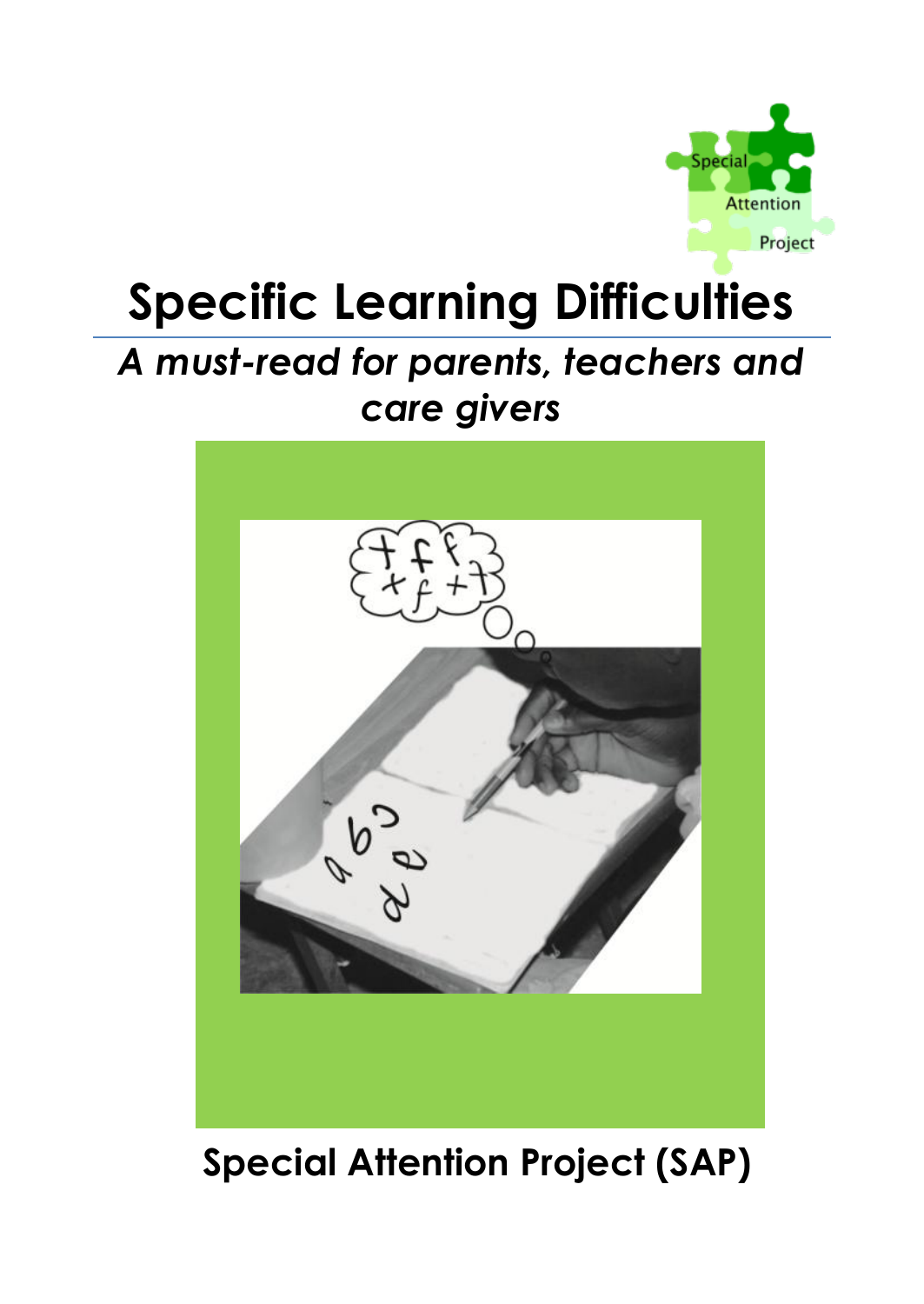## **Specific Learning Difficulties** *A must-read for parents, teachers and care givers*

#### **Special Attention Project (SAP) 2012 Revised edition: 2015**

**Cover picture:** *A twelve year old boy having difficulty in writing the alphabet*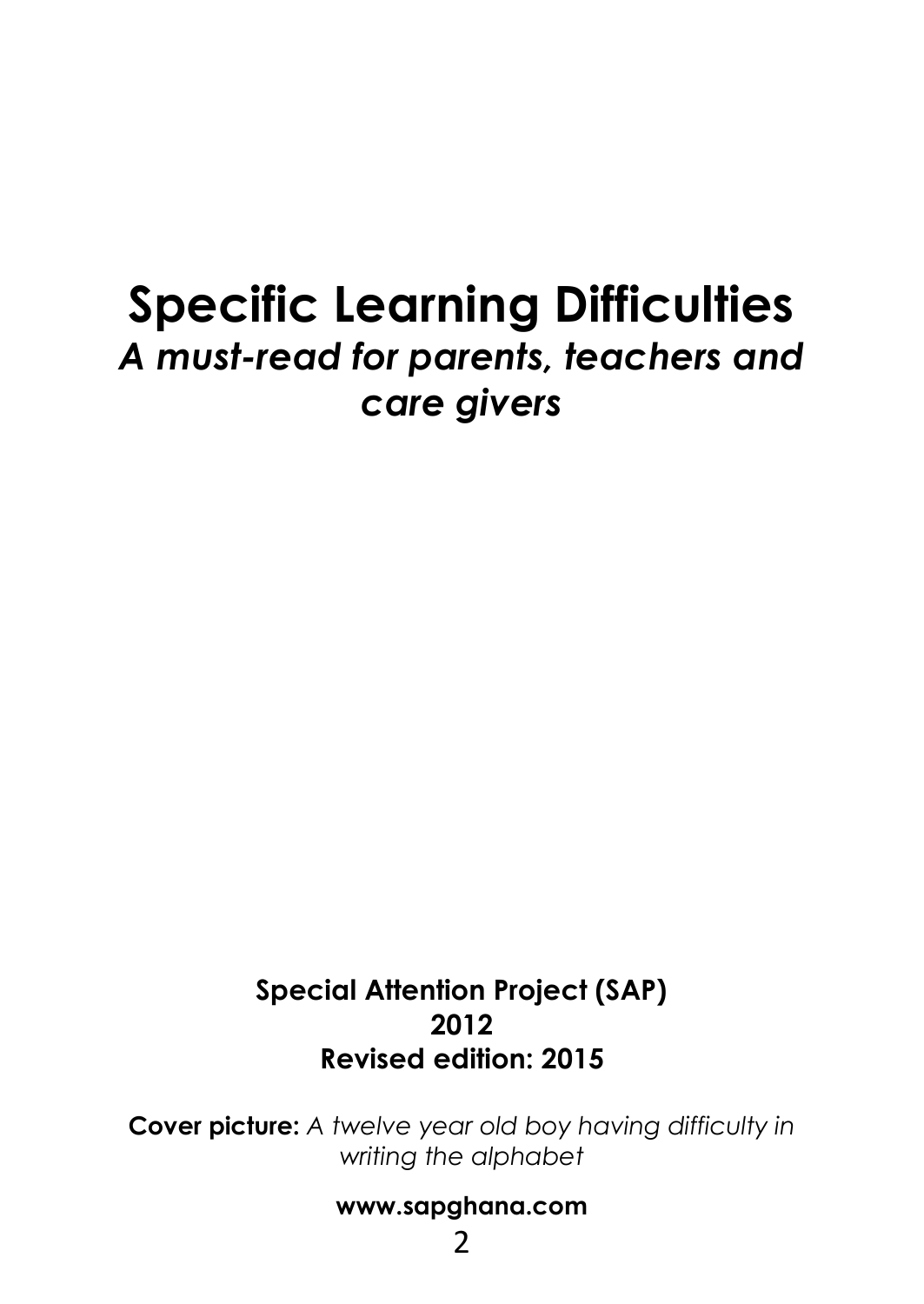### **Table of Contents**

| <b>What are Specific Learning Difficulties?</b>              | 4  |
|--------------------------------------------------------------|----|
| <b>Dyslexia</b>                                              | 5  |
| <b>Irlen Syndrome</b>                                        | 6  |
| <b>Dyscalculia</b>                                           | 7  |
| <b>Attention Deficit (Hyperactivity) Disorder</b>            | 8  |
| Dyspraxia                                                    | 9  |
| Autism                                                       | 10 |
| How to help children with learning difficulties              | 11 |
| <b>Negative effects of Specific Learning Difficulties 13</b> |    |
| When children are helped                                     | 14 |
| Laws that protect children                                   | 15 |
| How you can join the campaign                                | 16 |
| <b>Special Attention Project (SAP)</b>                       | 17 |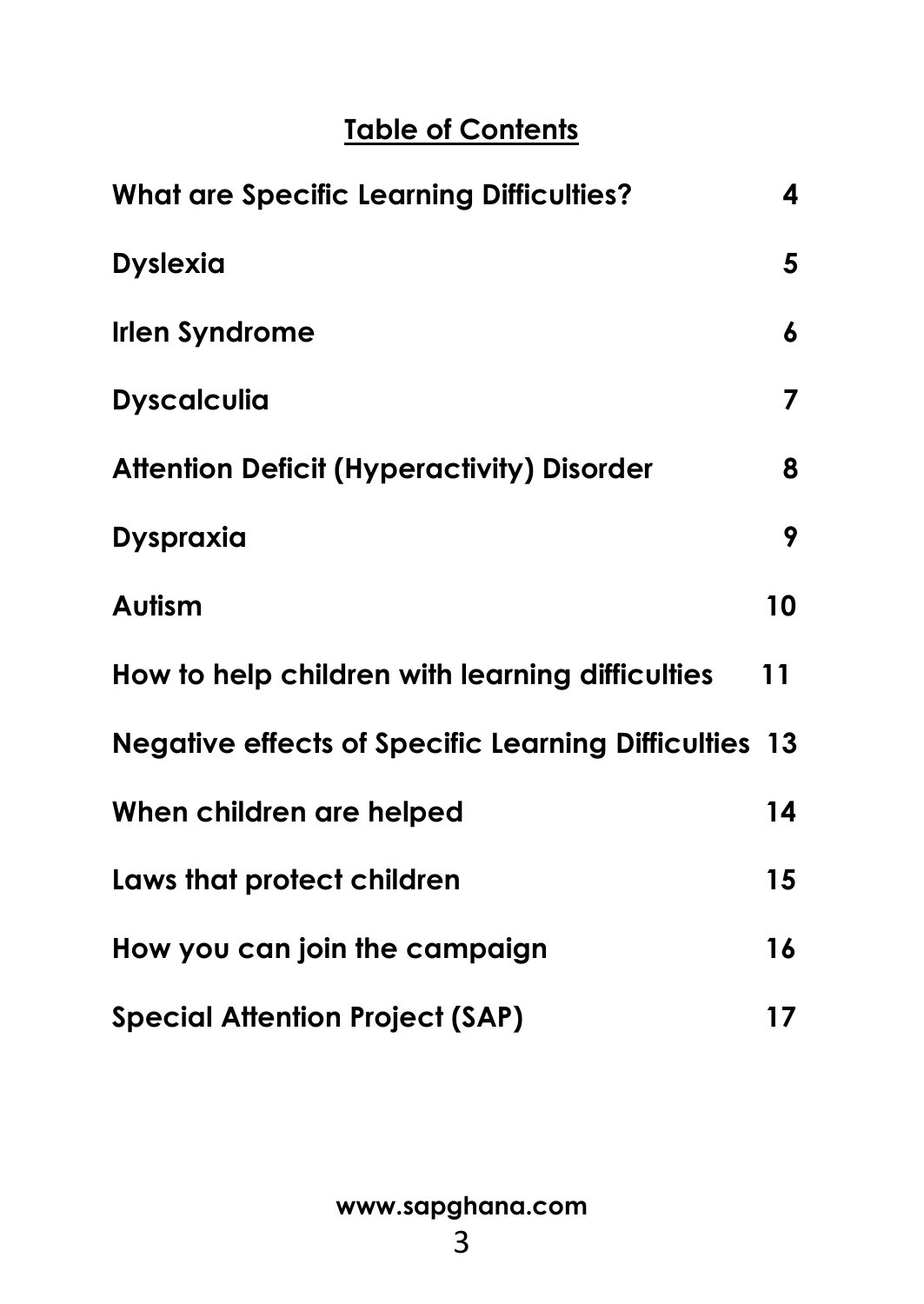## **What are Specific Learning Difficulties?**

- A Specific Learning Difficulty is a difficulty in a particular area of learning.
- Specific Learning Difficulties are different in each individual.
- Specific Learning Difficulties are different from over-all learning difficulties, which affect intelligence and general skills.
- A child with a Specific Learning Difficulty may have no particular problems in other areas; for example, a child with a mathematics difficulty may perform well in reading.

### **Some examples of Specific Learning Difficulties: Dyslexia**:

Difficulty in reading, writing and spelling **Dyscalculia**:

Difficulty in mathematics

### **Attention Deficit (Hyperactivity) Disorder**:

Inability to concentrate well, pay attention and control behaviour.

*Specific Learning Difficulties affect many children all over the world. Parents and teachers should learn about it so that they can help children who have these difficulties.*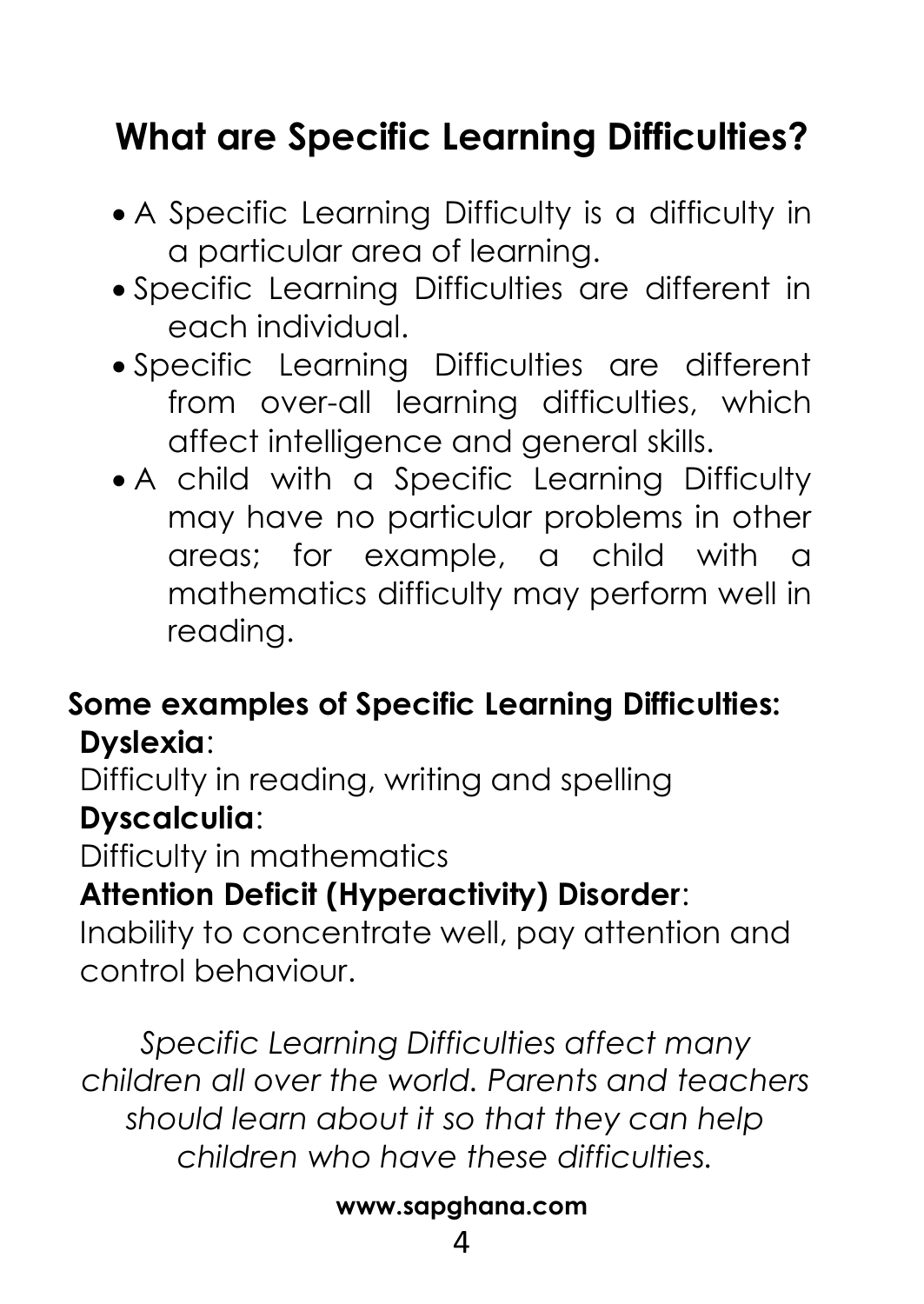## **Dyslexia**: difficulty in reading, writing and spelling

Typical signs:

- The child confuses letters that look similar: for example 'm' and 'w', 'b' and 'd', 'n' and 'u';
- The child reads slowly and finds it difficult to scan words;
- The child reverses words like 'was' -'saw':
- The child spells the same word differently even in the same text. the dog was in the water

the dag wars in the water<br>**the** bog wars **in teh** Mater th bog was in the mater

### **What can I do to help?**

- Teach the child to write by using different techniques: writing in the sand, in the air, with the body, with chalk, on paper;
- Teach the child the **sounds** of the letters of the alphabet instead of the names;
- Never ask the child to read aloud in public;
- When teaching to read, **show** the word (seeing), **say** the word (hearing) and let the child **trace** the word (feeling).
- Don't let the child read text that is in colours or capital letters, as they are difficult to read. Here is a helpful link:

http://www.bdadyslexia.org.uk/common/ckeditor/filem anager/userfiles/About\_Us/policies/Dyslexia\_Style\_Guid e.pdf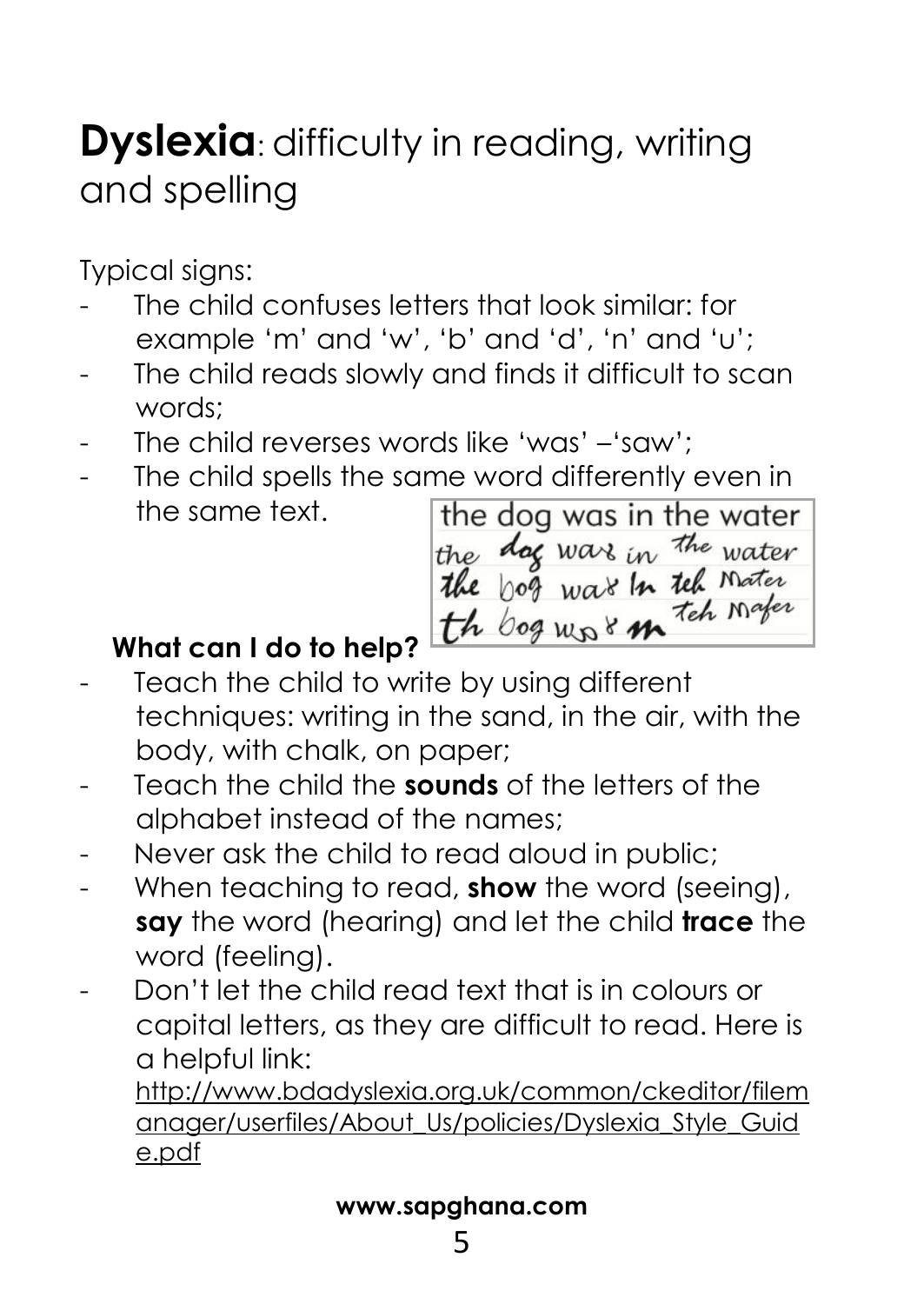## **Irlen Syndrome**: visual perception disorder

A child with this problem can see alright but finds that words on a page seem to move, flicker, slip off or move in and out of focus, like this:





Children with Irlen Syndrome find it difficult to read print. They are also affected by bright lights and strong colour contrasts. They easily strain their eyes and often have headache when reading. They cannot judge distance or spatial relationship well.

#### **What can I do to help?**

- Do not let children read directly under very bright lights;
- Seek specialist help to get coloured overlays or glasses to help the child read.

NB Irlen Syndrome is also called 'Scotopic Sensitivity Syndrome'.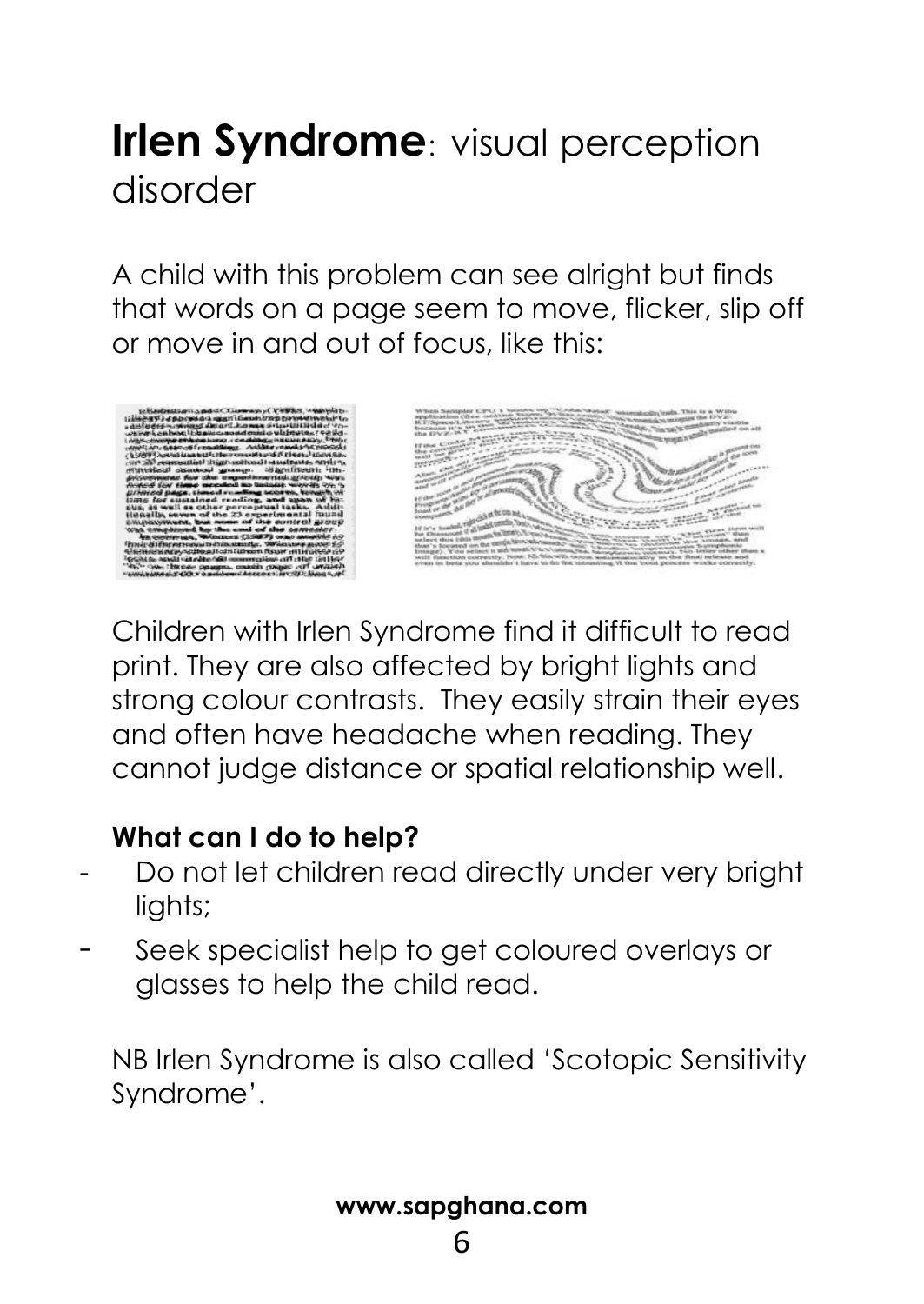## **Dyscalculia: difficulty in** mathematics

A child with this difficulty may

- Not be able to do basic addition, subtraction, multiplication and division;
- Have difficulty learning the concept of time;
- Have difficulty understanding directions**;**
- Have difficulty with financial organisation.



#### **What can I do to help?**

- Use practical examples to explain math concepts;
- Use pictures when teaching numbers;
- Teach numbers by matching the number and the quantity it represents.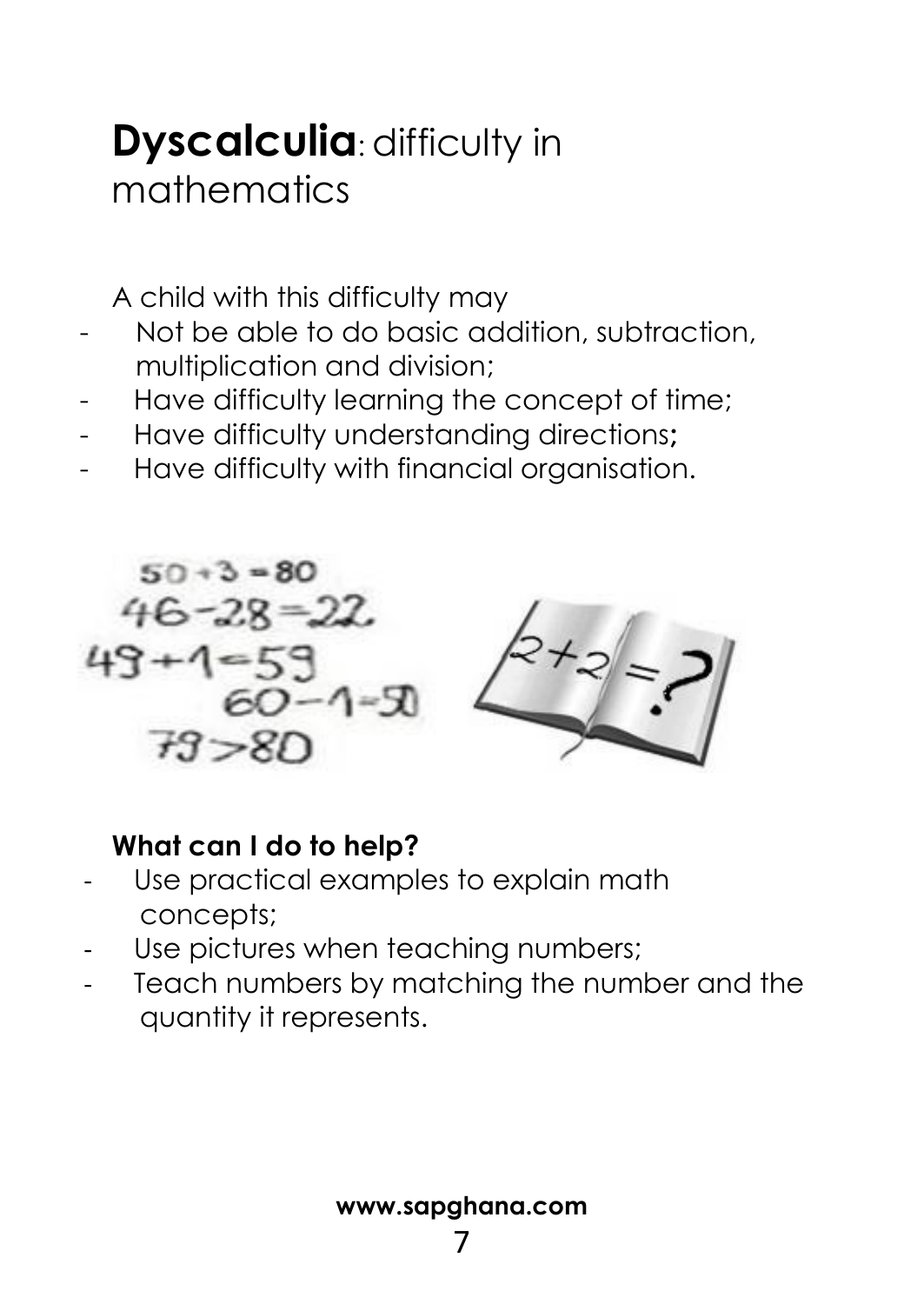# **Attention Deficit (Hyperactivity)**

**Disorder:** in-attention and impulsivity with or without excessive energy levels

Children with this difficulty may:

- Find it difficult to pay attention;
- Act without thinking:
- Find it difficult to sit still or can be very dull;
- Be very playful;
- Be disorganised and impatient.

'Hyperactivity' means the child is always active, moving and talking.

### **What can I do to help**?

- Let the child sit near the teacher's desk to prevent distraction;
- Reduce the amount of soft drinks, chocolates and food with artificial colour;
- Set and maintain a clear timetable for activities;
- Give one instruction at a time:
- Maintain eye contact when giving the instruction;
- Provide a place for homework without distractions: for example not close to a TV or fan, and not in front of a window;
- Let a hyperactive child play sports.



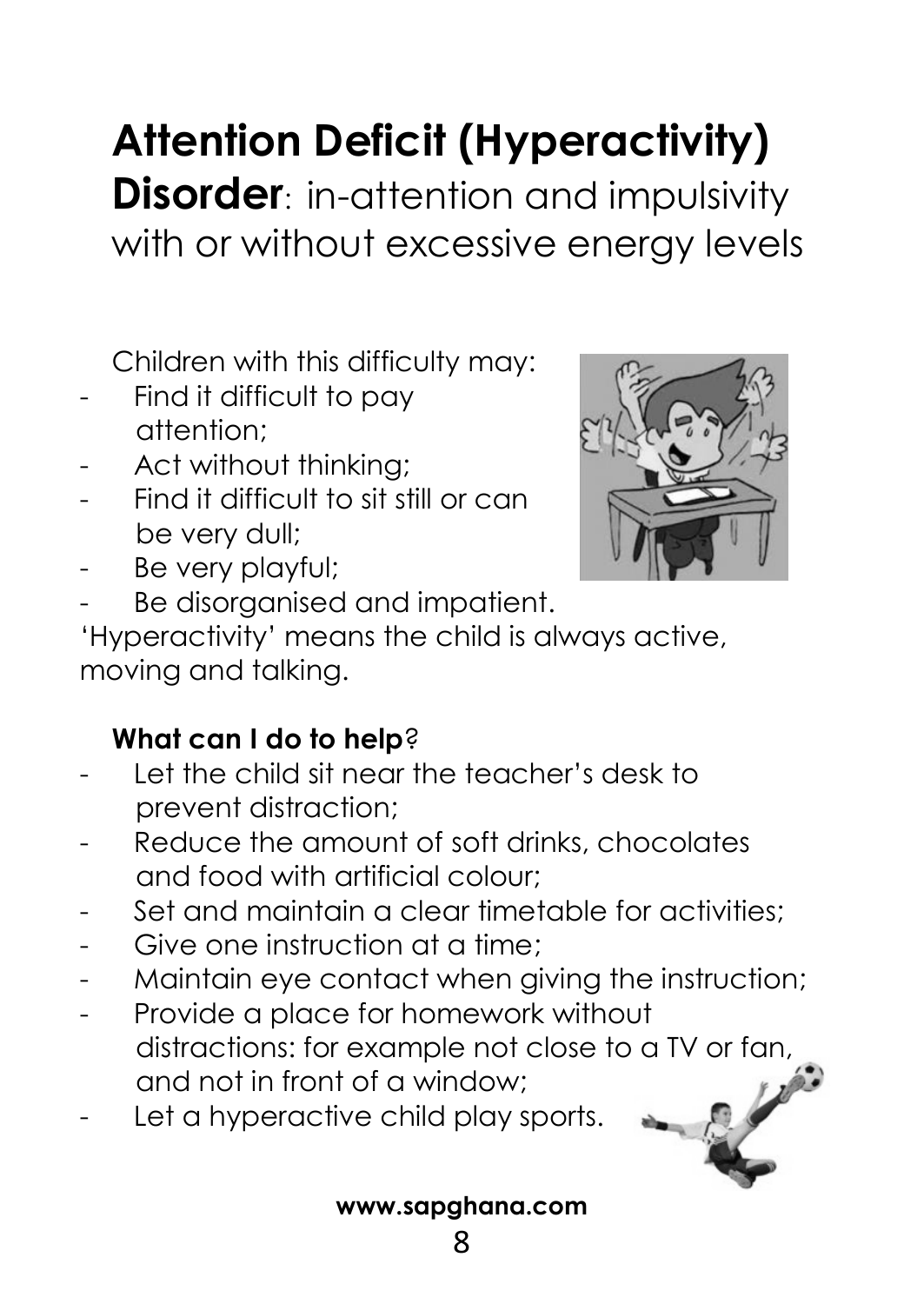## **Dyspraxia**: difficulty with movement and coordination

Children with this difficulty have coordination problems and motor difficulties. They are often called 'clumsy'

They:

- Often trip over and knock into things or people;
- Often spill or drop things;
- Have difficulty with practical tasks like dressing, tying a shoe lace or sweeping;



Often scatter and forget their belongings.

### **What can I do to help?**

- Establish consistent routines and schedules to help the child keep track of what he/she has to do;
- Practice tasks like tying a shoe lace at home; if the child finds it difficult, let them wear shoes without shoe laces to school (sandals, Velcro);
- Allow extra time for assignments and activities;
- Use cards or checklists to remember which items to put in the school bag.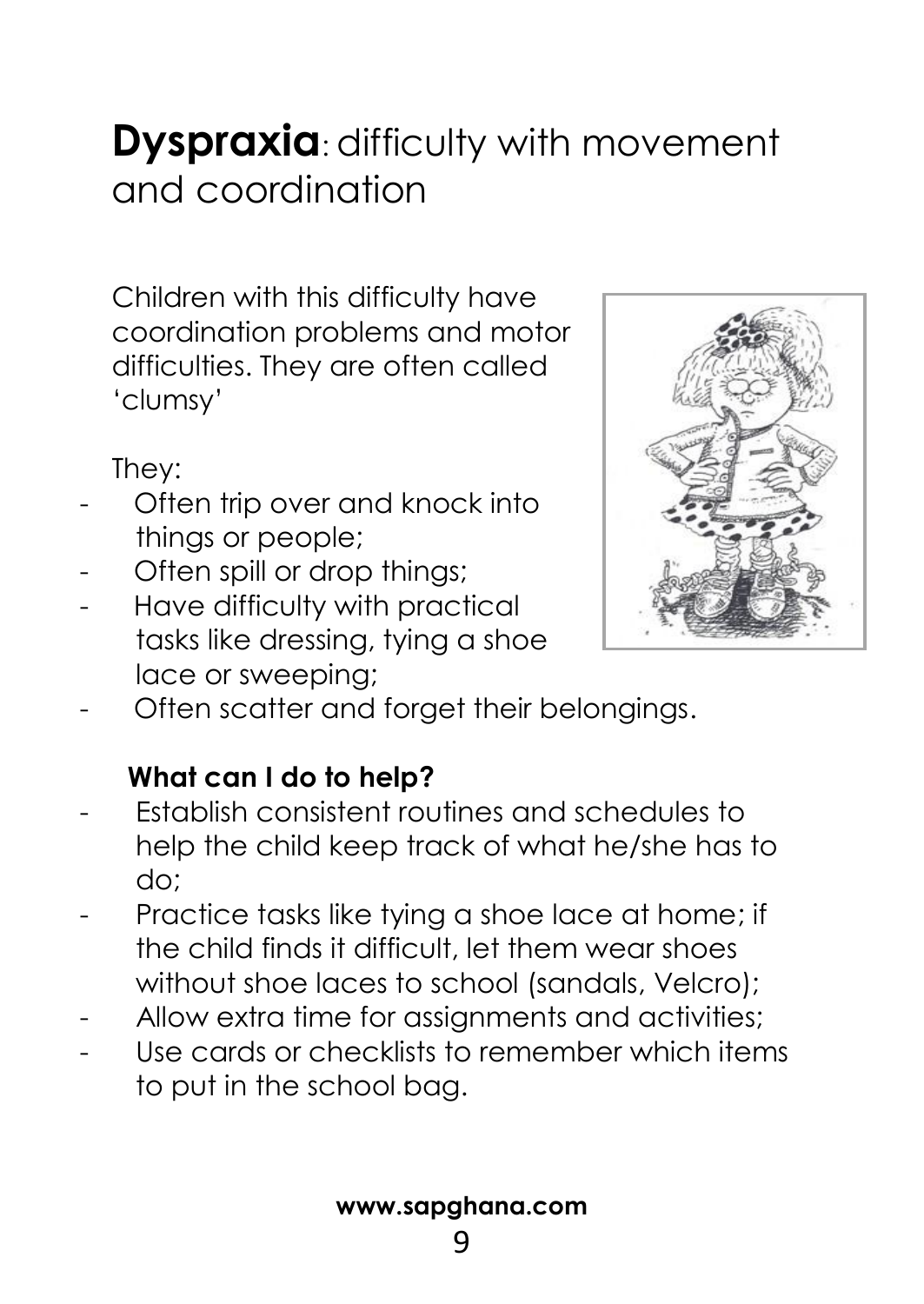## **Autism**: difficulty in relating to and communicating with other people

Children with Autism may:

- Lack interest in other people:
- Not like change:
- Have difficulty learning to talk / talk late;
- Like to do things always the same way;
- Like to play alone;
- Not use or understand gestures;
- Seem to live in their own world.



### **What can I do to help?**

- Use clear routines and rituals;
- Use pictures/drawing of activities to be done so that the child can see what comes next;
- Use rehearsals and repetition when giving instructions;
- Inform them ahead of time of any change;
- If possible, give them lead roles to improve interpersonal skills.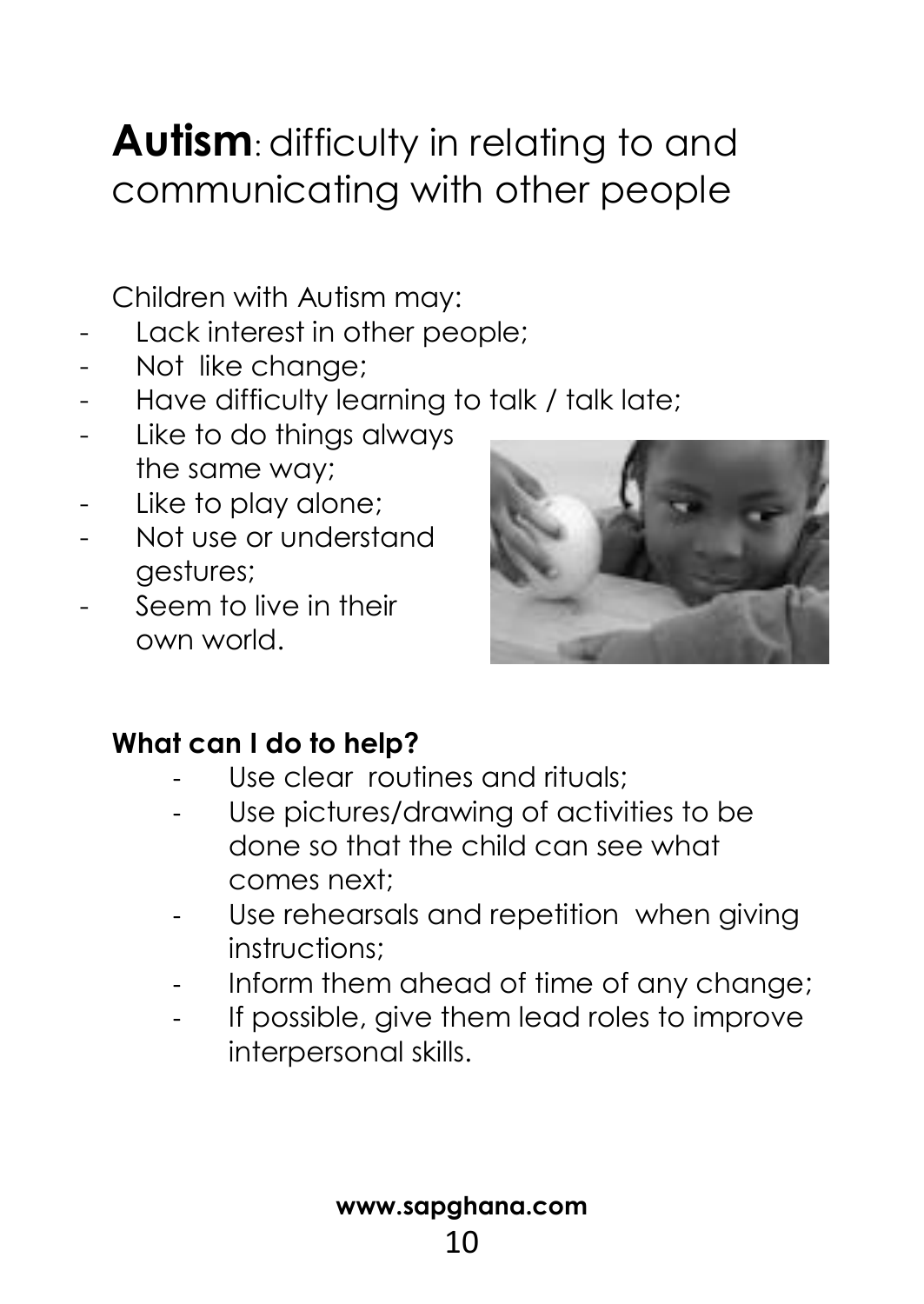# **How to help children with learning difficulties**

**•** Parents should see their children as friends and be willing to talk with them.

**•** Try to find out why the child is unable to learn or is misbehaving. Not all behaviour is intentional!



**•** Don't call children names or humiliate them.

**•** Learning difficulties are not spiritual problems. Do not accuse children of witchcraft, but rather seek specialist help. • Be patient when teaching or helping with homework, and keep track of learning progress.

**Children with learning difficulties need your attention most!**

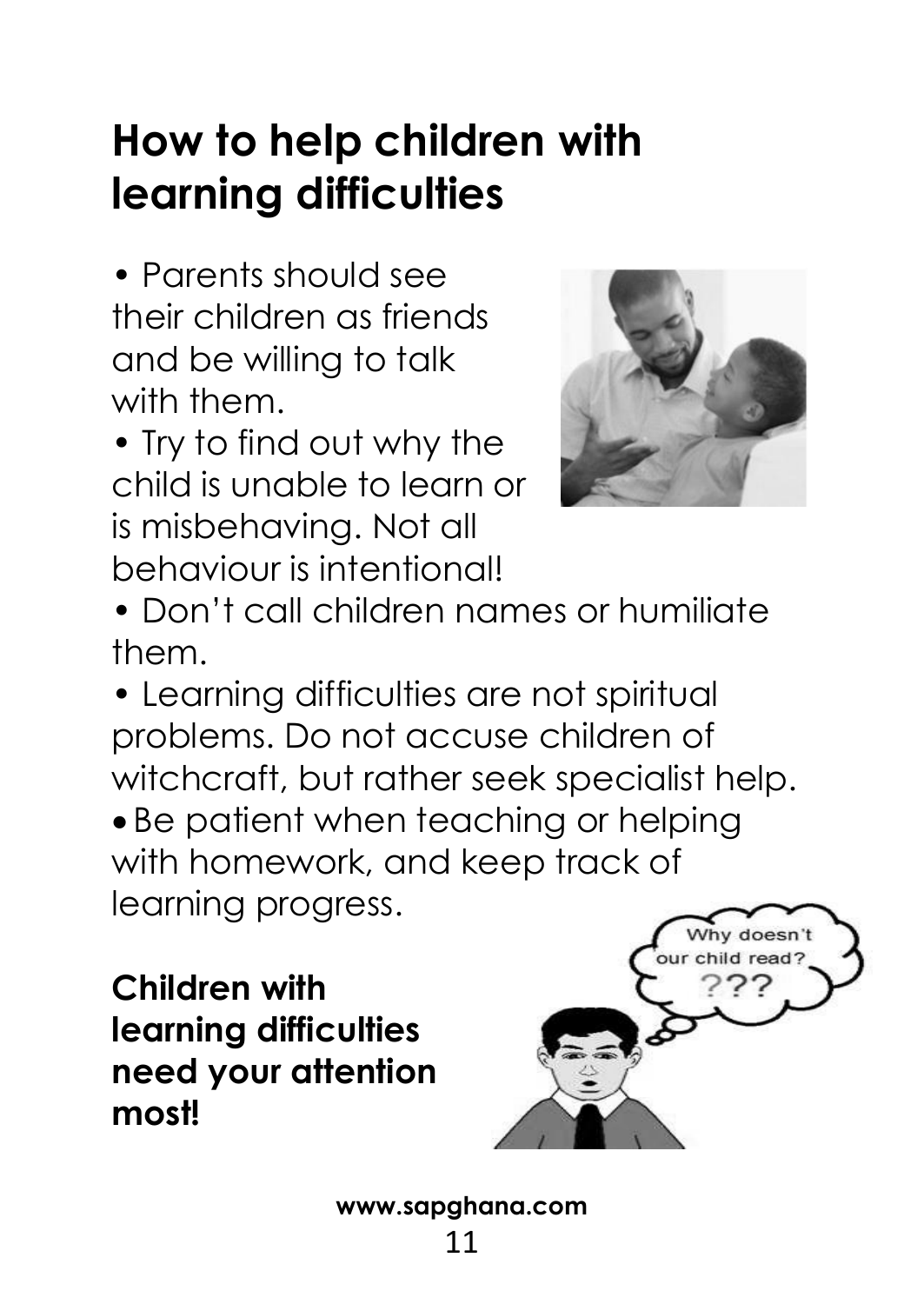

*"I can learn when given extra attention!"*

# **What more can you do?**

 Contact a support organisation for more information and advice on Specific Learning Difficulties.

 Parents can advise teachers not to beat or insult children who have learning difficulties.

 Parents can tell others about their children and how they can be helped.

 Parents should team up with other parents and speak up for better learning help for their children in school!

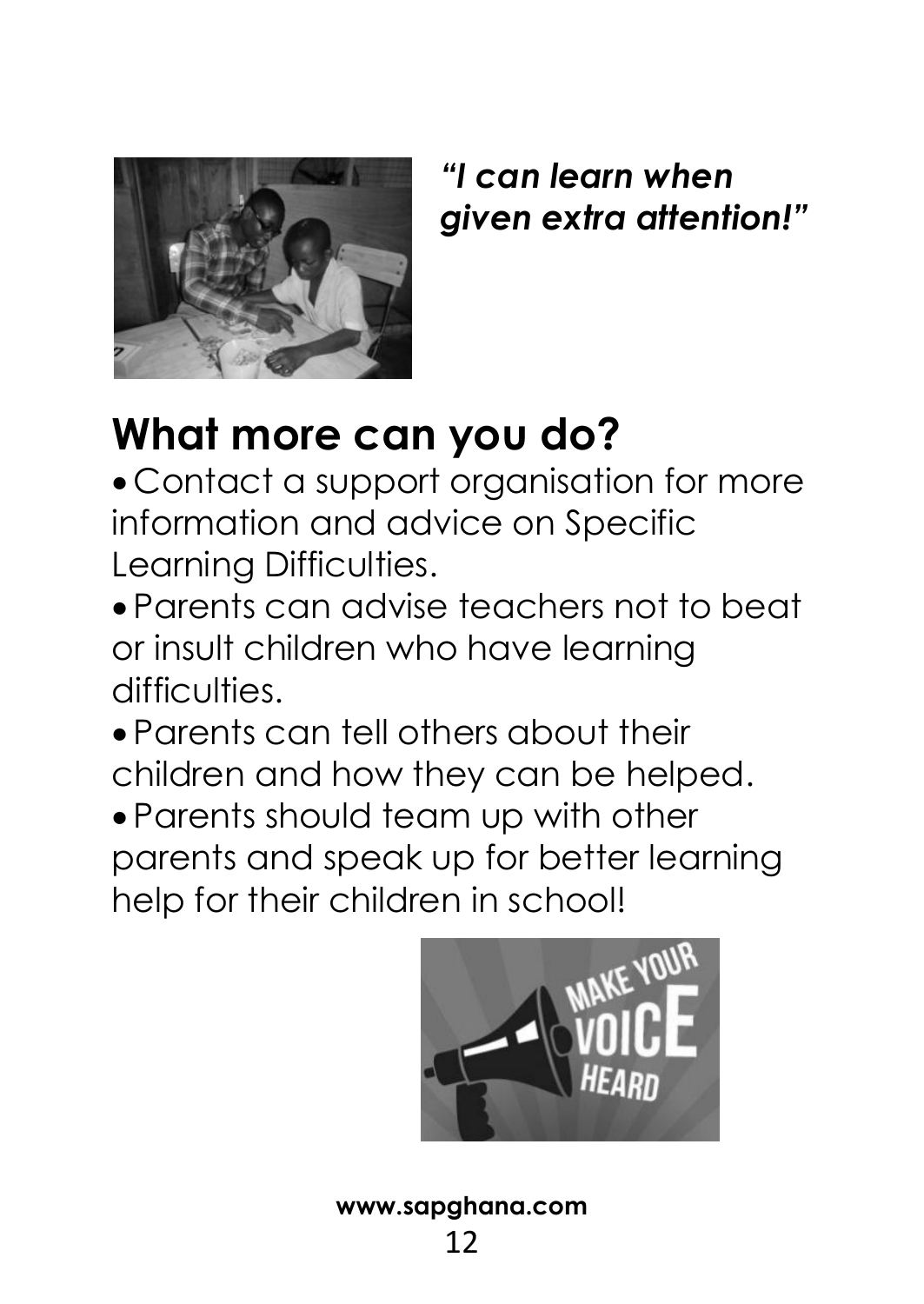# **Negative effects of Specific Learning Difficulties on children**

When a child is unable to cope with classroom work, he or she may try to engage in negative activities in order to get attention. Some of them include:

- Absenteeism
- Disturbing in class
- Not participating in class work
- Fighting
- Sleeping in class
- Stealing
- Not paying attention in class

A child with a learning difficulty may feel inferior to his peers and behave badly in order to prevent being bullied.

# **Be aware that negative behaviour may mean that the child has a problem!**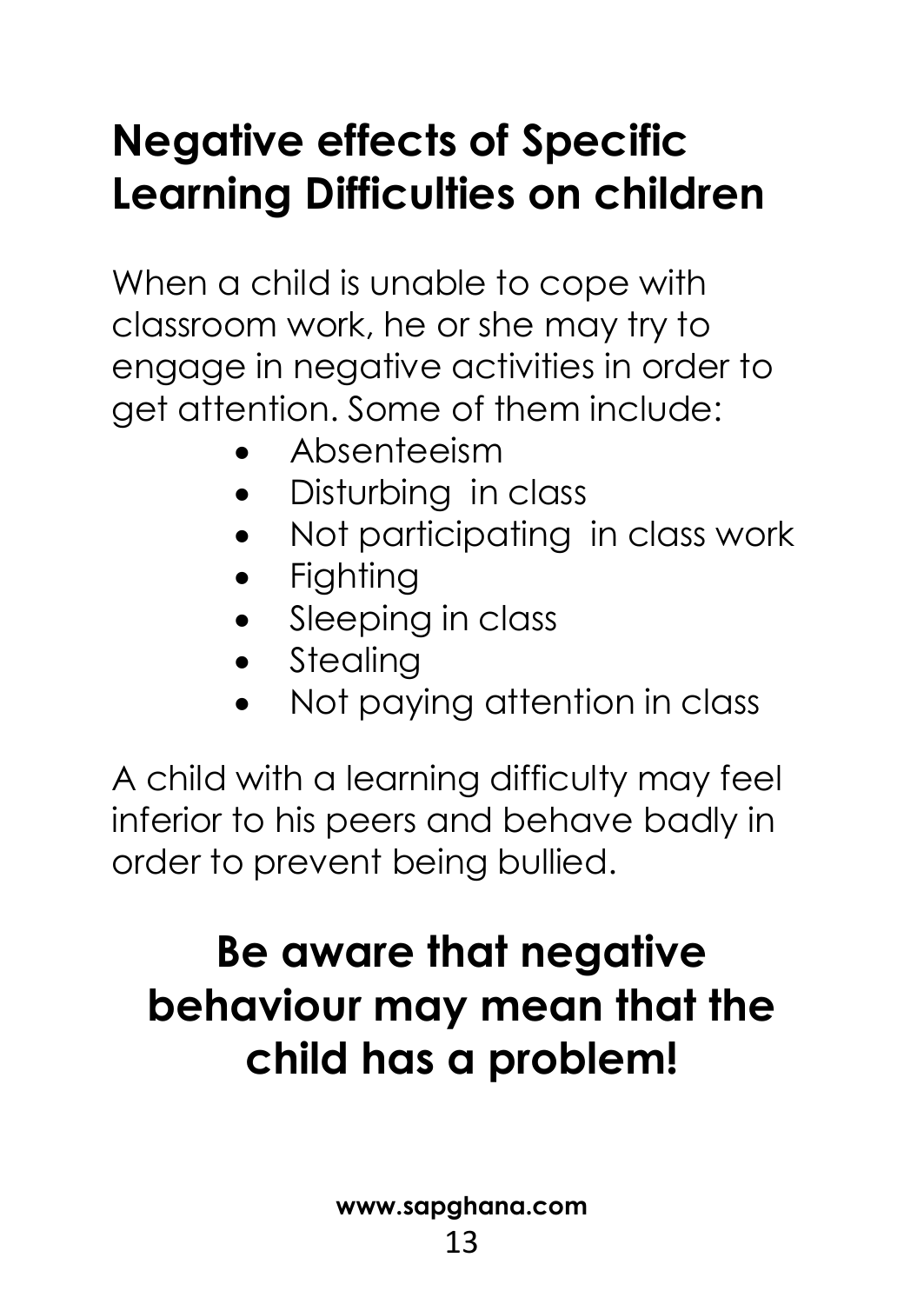# **When children are helped at home and school**

When a child with learning difficulties receives the right help, he or she will grow up and be happy like other children.

- Children will feel loved and have a sense of belonging, despite the challenges they face.
- Children will feel confident that they too can achieve and have a meaningful life.
- Children will discover that they have talents in many areas that they can develop, for example good practical skills or communication gifts.

Many people with learning difficulties have become **famous and very successful** in their field. Examples are:



Thomas Edison (Inventor)



Whoopi Goldberg (Actress)



Richard Branson (Entrepreneur)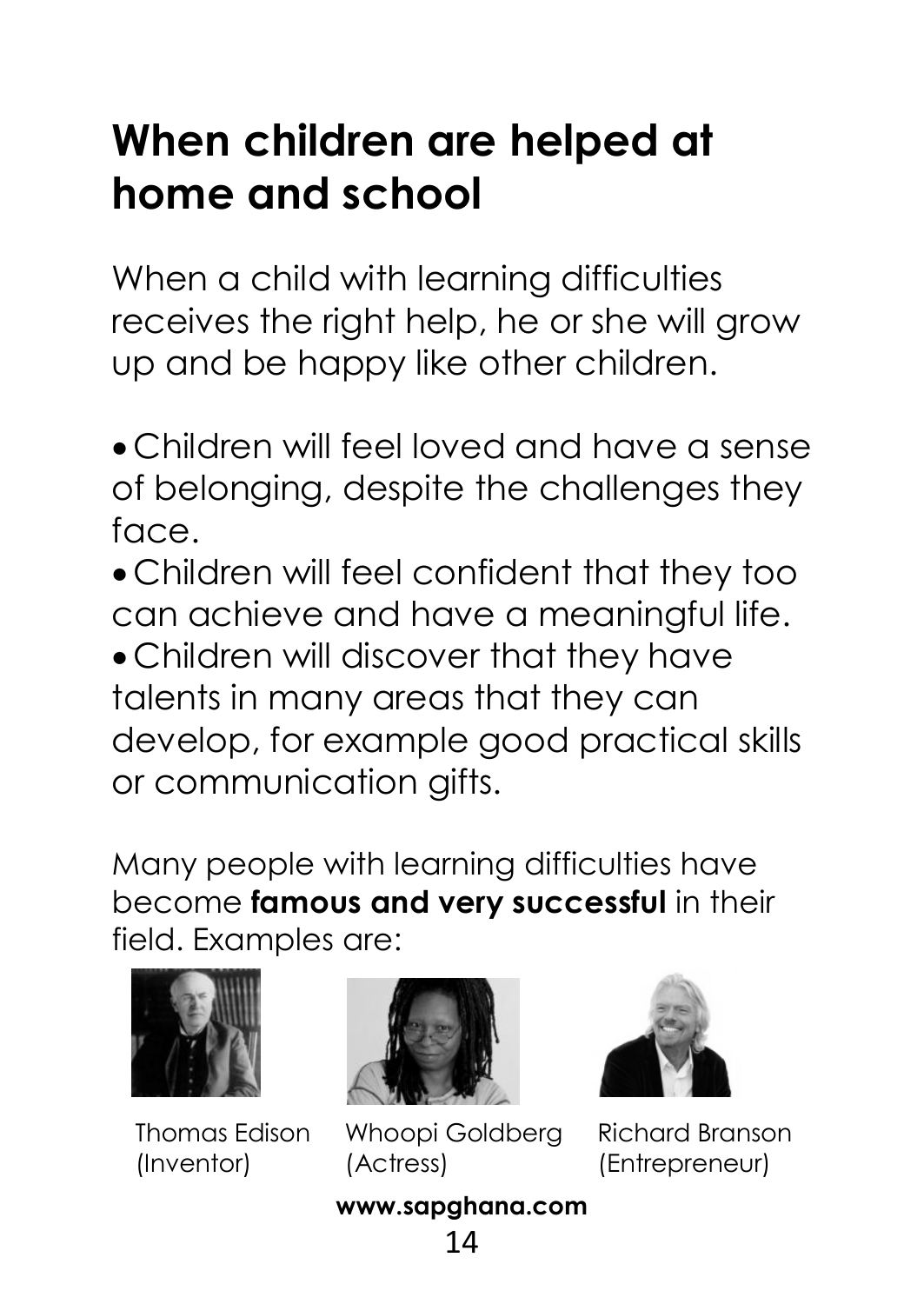## **Laws that protect children with Specific Learning Difficulties**

Parents and others must know that children with disabilities have the **right to education**, like all other children. That includes children with learning difficulties.

 Ghana has ratified the **UN Convention on the Rights of Persons with Disabilities (CRPD):** Article 24 says children with disabilities have the right to quality education in their own community on an equal basis with other children.

 Ghana has ratified the **UN Convention on the Rights of the Child**. This Convention states the rights of all children and prohibits discrimination.

There are the following laws in Ghana:

 **The Disability Act (715)**: This law says that children with disabilities should be in school and given help.

 **The Education Act (778)**: This law says that the Government should provide education to ALL children in Ghana.

 **Children's Act (560)**: This law says that the welfare of a child should always be the first concern.

There is also the **Inclusive Education Policy** of the Ghana Education Service which provides that all children with various disabilities receive help in their own schools.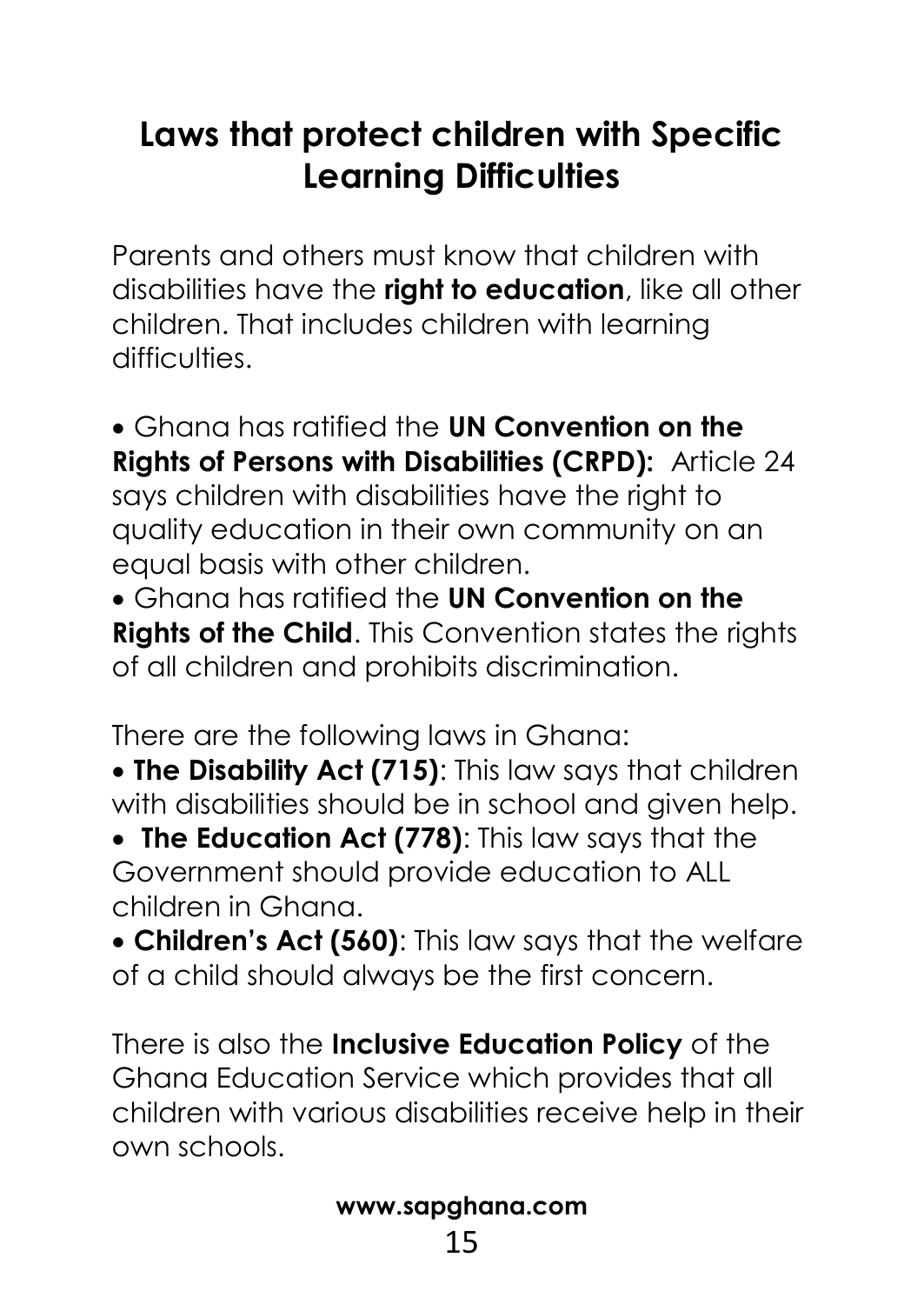## **How you can join the Campaign for children with Specific Learning Difficulties**



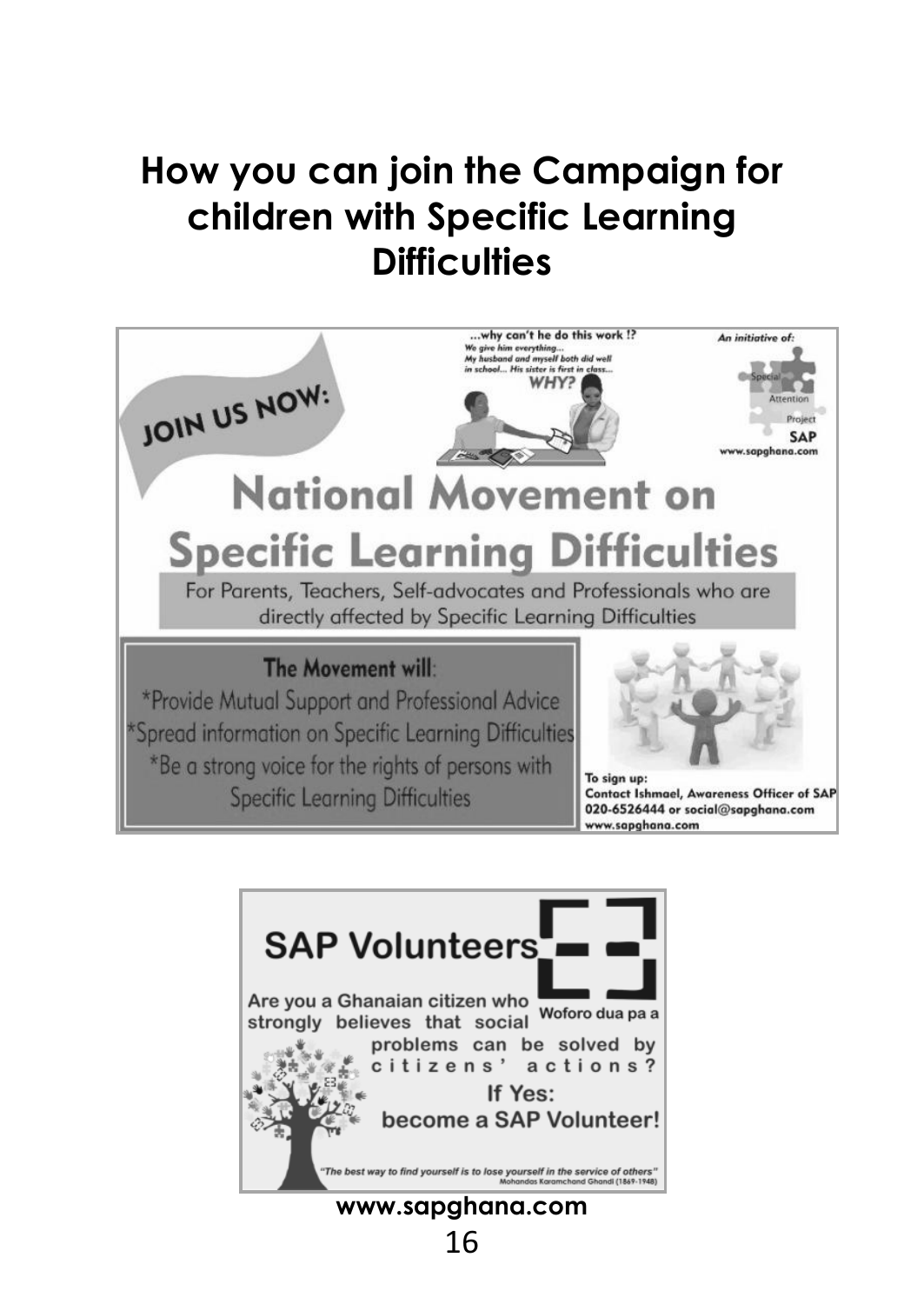# **Special Attention Project (SAP)**



Special Attention Project (SAP) is a Ghanaian NGO for the rights of children with Specific Learning Difficulties.

 $SAP$ 

- Spreads information about Specific Learning Difficulties;
- Advocates for learning support for pupils with learning difficulties;
- Conducts research and training on Specific Learning Difficulties;
- Provides individualised education and practical support to children who have dropped out of school because of learning difficulties.



www.sapghana.com 020-6526444

P.O. Box AN 11636, Accra-North Accra Tel: 233 (0)20-6526444 SD1, Kaneshie Market Complex (2 nd Floor) E-mail: sapghana@gmail.com sap@sapghana.com www.sapghana.com